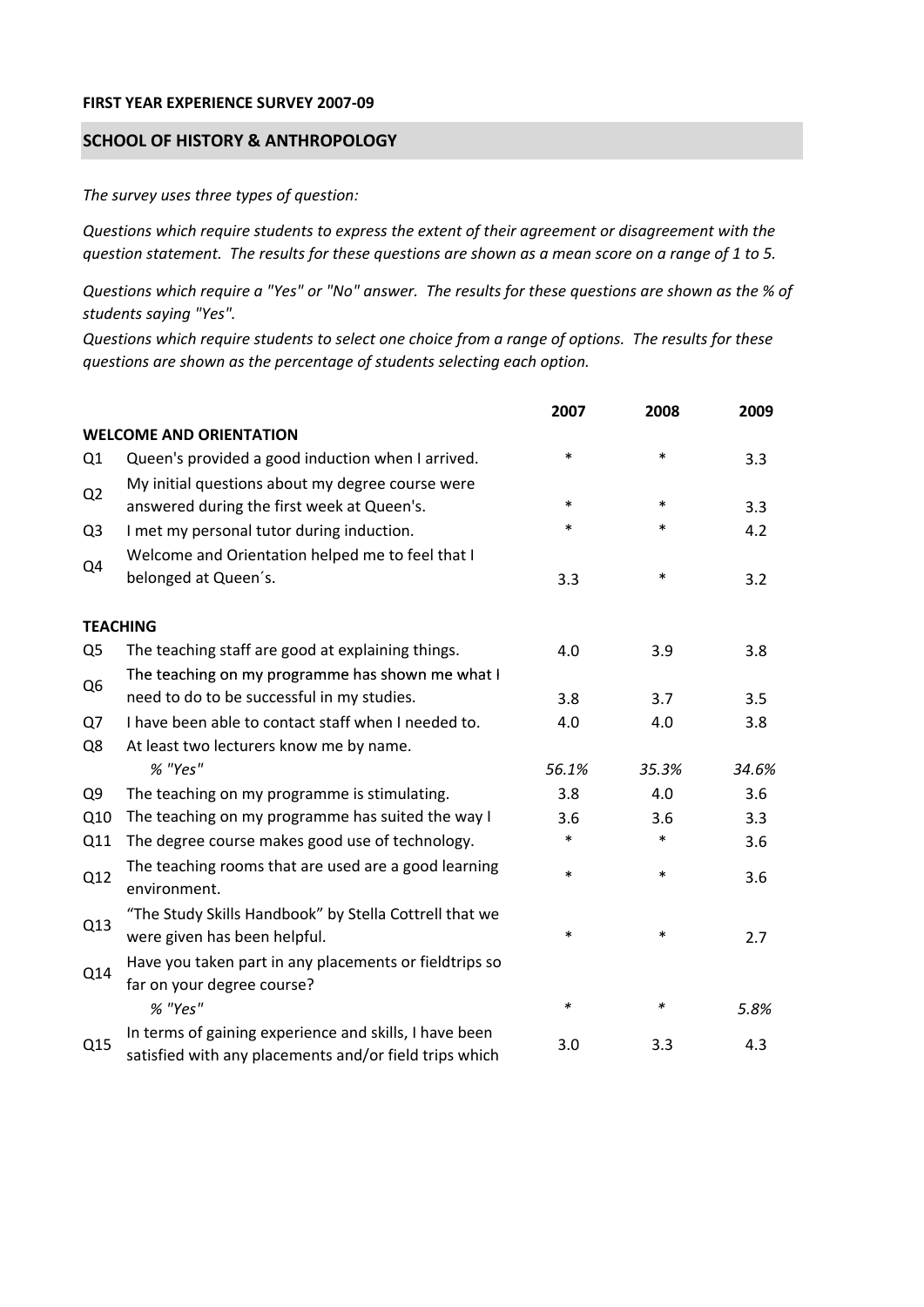|                 |                                                                                                      | 2007   | 2008   | 2009   |
|-----------------|------------------------------------------------------------------------------------------------------|--------|--------|--------|
|                 | <b>ASSESSMENT AND FEEDBACK</b>                                                                       |        |        |        |
| Q16             | Feedback on my work has been prompt (within three<br>weeks of submission of the work).               | 3.8    | 3.6    | 3.5    |
| Q17             | Feedback on my work has helped me in my learning.                                                    | 3.8    | 3.9    | 3.7    |
| Q18             | The criteria used in assessing work were made clear at<br>the beginning of my programme.             | 3.8    | 3.8    | 3.5    |
| Q19             | I am satisfied with my academic performance on my<br>modules.                                        | 3.7    | 3.6    | 3.3    |
|                 | <b>LEARNING RESOURCES</b>                                                                            |        |        |        |
| Q <sub>20</sub> | The library resources (eg, books, journals) are good<br>enough for my needs.                         | 4.2    | 4.1    | 3.9    |
| Q21             | The library services (eg, borrower services, information,<br>training) are good enough for my needs. | 4.0    | 4.1    | 3.5    |
| Q <sub>22</sub> | I have been able to access computers when I needed to.                                               | 4.1    | 4.0    | 3.7    |
| <b>SERVICES</b> |                                                                                                      |        |        |        |
|                 | Where I have used them, I have been satisfied with the following:                                    |        |        |        |
| Q <sub>23</sub> | <b>Accommodation Office</b>                                                                          | 3.2    | 3.5    | 3.1    |
| Q24             | <b>Admissions Office</b>                                                                             | 3.8    | 3.7    | 3.6    |
| Q <sub>25</sub> | <b>Campus Eating Places</b>                                                                          | $\ast$ | $\ast$ | 3.9    |
| Q <sub>26</sub> | Careers Services, Work Placement Centre, Jobshop                                                     | 3.5    | 3.5    | 3.7    |
| Q27             | <b>Counselling Service</b>                                                                           | $\ast$ | $\ast$ | 3.6    |
| Q <sub>28</sub> | <b>Disability Services</b>                                                                           | 3.5    | 3.2    | 3.7    |
| Q <sub>29</sub> | <b>Health Services</b>                                                                               | 3.4    | 3.2    | $\ast$ |
| Q30             | <b>Finance Office</b>                                                                                | 3.5    | 3.9    | 3.5    |
| Q <sub>31</sub> | Learning Development Service                                                                         | $\ast$ | $\ast$ | 3.7    |
| Q <sub>32</sub> | Queen's International                                                                                | 3.0    | 3.0    | 3.3    |
| Q <sub>33</sub> | Queen's Sport (PEC)                                                                                  | $\ast$ | $\ast$ | 3.6    |
| Q34             | Student Jobshop                                                                                      | $\ast$ | $\ast$ | 3.4    |
| Q <sub>35</sub> | <b>Student Records and Examinations</b>                                                              | 3.9    | 3.7    | 3.3    |
| Q36             | <b>Student Support</b>                                                                               | 3.7    | 3.6    | $\ast$ |
| Q <sub>37</sub> | <b>Student Guidance Centre</b>                                                                       | $\ast$ | 3.8    | 4.0    |
| Q38             | <b>Students' Union</b>                                                                               | *      | $\ast$ | 4.2    |
| Q39             | University Clubs and Societies                                                                       | *      | $\ast$ | 3.8    |
| Q40             | The Students' Union has enhanced my experience at<br>Queen's                                         | $\ast$ | $\ast$ | 3.5    |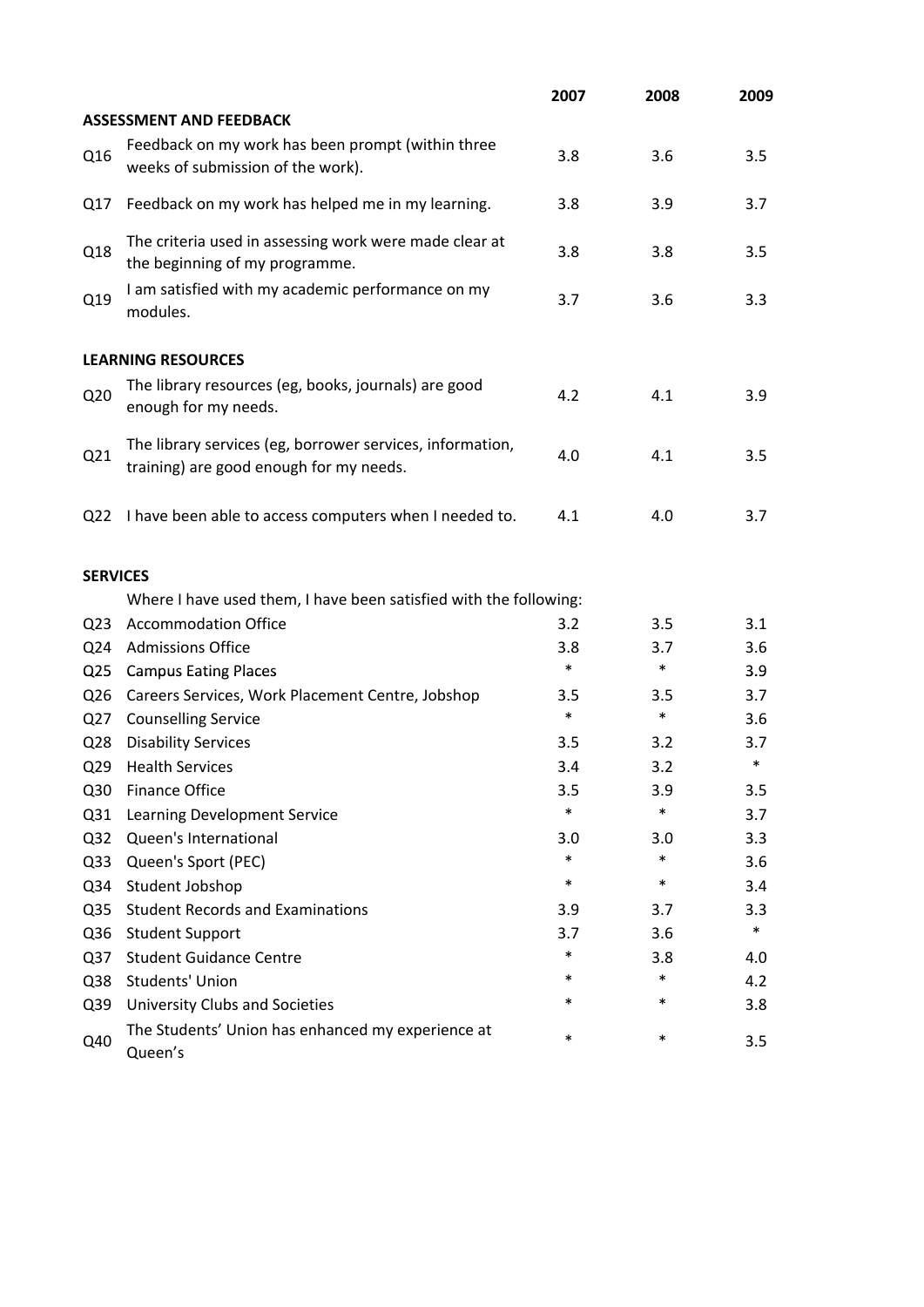|                 |                                                                                                  | 2007   | 2008   | 2009 |
|-----------------|--------------------------------------------------------------------------------------------------|--------|--------|------|
| <b>ADVICE</b>   |                                                                                                  |        |        |      |
|                 | I have received sufficient guidance about the academic choices open to me:                       |        |        |      |
| Q41             | Pre-Admission (from Admissions Office)                                                           | 3.4    | 3.2    | 3.3  |
| Q42             | Post-admission (from Schools, Academic Staff)                                                    | 3.4    | 3.3    | 3.3  |
| Q43             | From other staff in the School (once I had arrived at                                            | *      | $\ast$ | 3.3  |
| Q44             | Queen's information on tuition fees and bursaries was<br>helpful.                                | $\ast$ | $\ast$ | 3.3  |
|                 | The most useful source of information on tuition fees                                            |        |        |      |
| Q45             | and financial support was:                                                                       |        |        |      |
|                 | Secondary School                                                                                 | 20.0%  | 35.3%  | ∗    |
|                 | E&LB/LEA                                                                                         | 30.8%  | 23.5%  | *    |
|                 | <b>UCAS</b>                                                                                      | 23.1%  | 13.2%  |      |
|                 | Queen's literature (leaflets, correspondence)                                                    | 16.9%  | 11.8%  | *    |
|                 | Queen's website                                                                                  | 3.1%   | 8.8%   | *    |
|                 | Other                                                                                            | 6.2%   | 7.4%   | *    |
|                 | PERSONAL DEVELOPMENT                                                                             |        |        |      |
| Q46             | My programme requires me to work with other<br>students.                                         | 3.6    | 3.3    | 3.8  |
| Q47             | I have received sufficient advice about Personal<br>Development Planning (PDP).                  | 2.5    | 2.2    | 2.3  |
| Q48             | I am not as motivated towards my studies as I should<br>be.                                      | 3.0    | 2.9    | 2.9  |
| Q49             | Having Personal Tutors for first year students is a good<br>idea.                                | $\ast$ | $\ast$ | 3.5  |
| Q50             | I haven't done the background reading expected of me.                                            | 3.3    | 3.5    | 3.1  |
| Q51             | Academic work at this level is harder than I expected it<br>to be.                               | 3.5    | 3.1    | 3.3  |
| Q <sub>52</sub> | I feel I have made the right choice of programme.                                                | 3.8    | 3.8    | 3.6  |
| Q53             | I know what I want to do when I graduate.                                                        | 2.4    | 2.6    | 2.4  |
| Q54             | I am confident that my programme will lead to a job at<br>a level that matches my qualification. | 3.1    | 3.0    | 2.8  |
| Q <sub>55</sub> | I enjoy the social side of being at Queen's.                                                     | 3.8    | 3.7    | 3.9  |
| Q56             | I know about Degree Plus.                                                                        | $\ast$ | $\ast$ | 3.0  |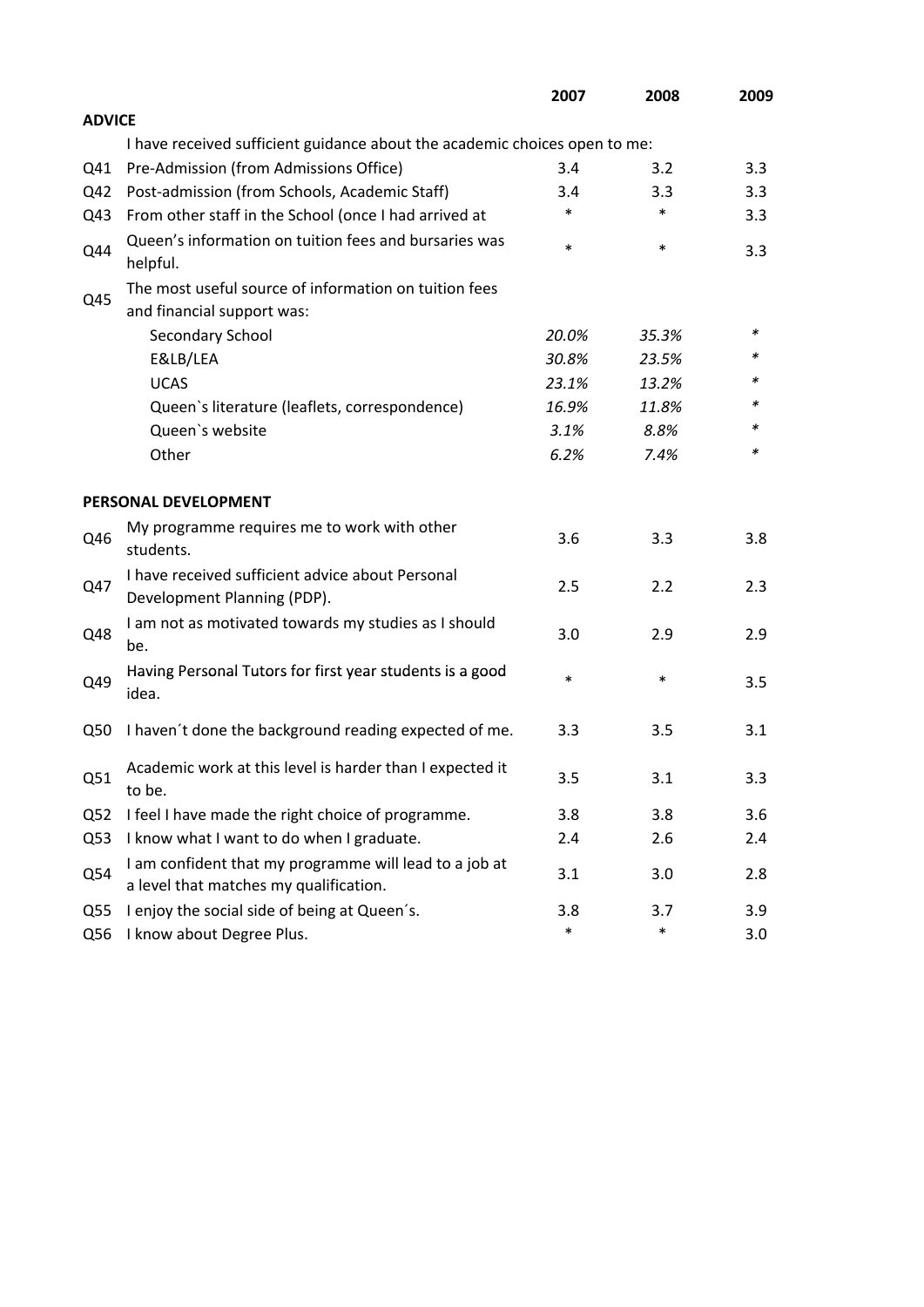|     |                                                                        | 2007  | 2008  | 2009  |
|-----|------------------------------------------------------------------------|-------|-------|-------|
|     | <b>ORGANISATION AND MANAGEMENT</b>                                     |       |       |       |
|     | How many hours of time-tabled classes (eg, lectures,                   |       |       |       |
| Q57 | tutorials, seminars, practicals) have you had scheduled                |       |       |       |
|     | $0-6$                                                                  | 4.5%  | 1.5%  | 1.9%  |
|     | $7 - 12$                                                               | 90.9% | 98.5% | 96.2% |
|     | $13 - 18$                                                              | 4.5%  | 0.0%  | 1.9%  |
|     | 19-24                                                                  | 0.0%  | 0.0%  | 0.0%  |
|     | $25+$                                                                  | 0.0%  | 0.0%  | 0.0%  |
|     | How many days per week during term-time do you                         |       |       |       |
| Q58 | typically come to Queen's to study?                                    |       |       |       |
|     | 1                                                                      | 1.6%  | 1.5%  | 2.0%  |
|     | $\overline{2}$                                                         | 4.7%  | 4.4%  | 6.0%  |
|     | 3                                                                      | 20.3% | 25.0% | 16.0% |
|     | 4                                                                      | 50.0% | 41.2% | 48.0% |
|     | $5+$                                                                   | 23.4% | 27.9% | 28.0% |
|     |                                                                        |       |       |       |
|     | <b>STUDY LIFE BALANCE</b>                                              |       |       |       |
| Q59 | Where are you living while you are attending Queen's?                  |       |       |       |
|     | At Home                                                                | 45.5% | 55.9% | 42.3% |
|     | Other private accommodation                                            | 21.2% | 7.4%  | 25.0% |
|     | University run accommodation                                           | 33.3% | 36.8% | 32.7% |
|     | Have you been required to take on employment (part-                    |       |       |       |
| Q60 | time, full-time) to finance yourself through university?               |       |       |       |
|     | % "Yes"                                                                | 59.1% | 69.1% | 67.3% |
| Q61 | Please select the number of hours you work in your job                 |       |       |       |
|     | per week:                                                              |       |       |       |
|     | $1 - 5$                                                                | 5.1%  | 6.4%  | 2.9%  |
|     | $6 - 10$                                                               | 28.2% | 21.3% | 29.4% |
|     | $10 - 15$                                                              | 33.3% | 31.9% | 38.2% |
|     | 16-20                                                                  | 30.8% | 27.7% | 23.5% |
|     | $21 - 25$                                                              | 0.0%  | 6.4%  | 2.9%  |
|     | $26+$                                                                  | 2.6%  | 6.4%  | 2.9%  |
| Q62 | I find it difficult to balance academic and other commitments such as: |       |       |       |
|     | Social Life                                                            | 3.1   | 3.0   | 2.8   |
|     | Work (part-time, full-time)                                            | 2.9   | 3.0   | 2.5   |
|     | Caring for others (parent, partner, children)                          | 2.9   | 3.0   | 2.7   |